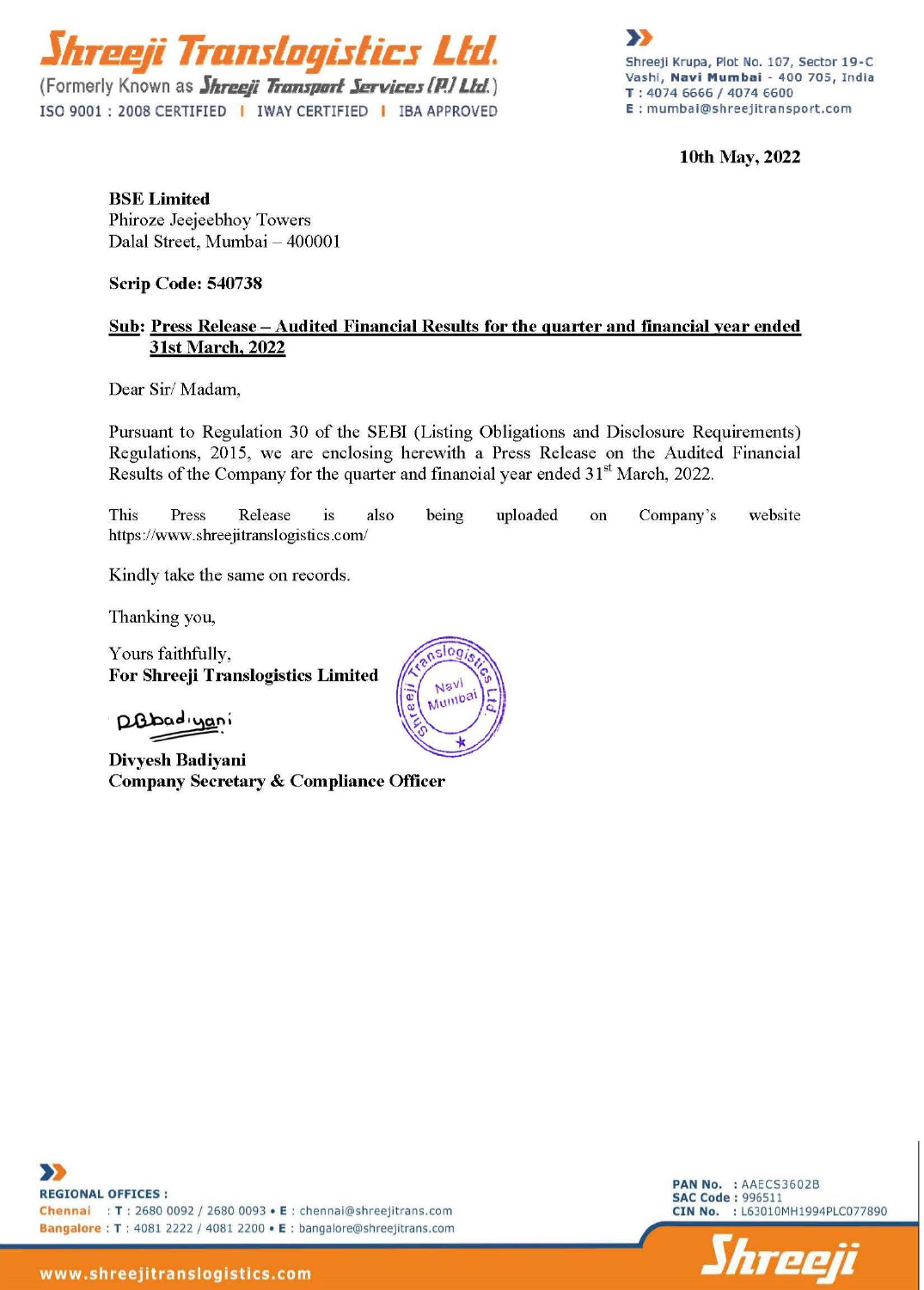

# **Annual FY22 Results: Strong Performance**

- $\triangleright$  Revenue of Rs. 16657.78 Lakhs, YoY growth of 52%
- EBITDA\*\* of Rs. 2019.47 Lakhs, YoY growth of 164%
- $\triangleright$  PAT of Rs. 918.9 Lakhs FY22 as compared to loss of 102.66 Lakhs FY21

**Navi Mumbai, 10th May, 2022:** Shreeji Translogistics Limited, which has grown to become one of the largest integrated national logistical solution providers in India, announced its financial results for the quarter and year ended  $31<sup>st</sup>$  March, 2022.

|                                   | <b>Consolidated (INR in Lakhs)</b> |                         |                  |                | <b>Standalone (INR in Lakhs)</b> |                         |                  |                |
|-----------------------------------|------------------------------------|-------------------------|------------------|----------------|----------------------------------|-------------------------|------------------|----------------|
| <b>Particulars</b>                | <b>Q4 FY22</b>                     | <b>Q3 FY22</b>          | <b>FY22</b>      | <b>FY21</b>    | <b>Q4 FY22</b>                   | <b>Q3 FY22</b>          | <b>FY22</b>      | <b>FY21</b>    |
|                                   | $31st$ Mar<br>22                   | 31 <sup>st</sup> Dec 21 | $31st$ Mar<br>22 | 31st Mar<br>21 | $31st$ Mar<br>22                 | 31 <sup>st</sup> Dec 21 | $31st$ Mar<br>22 | 31st Mar<br>21 |
|                                   | Audited*                           | Unaudited*              | Audited*         | Audited*       | Audited*                         | Unaudited*              | Audited*         | Audited*       |
|                                   |                                    |                         |                  |                |                                  |                         |                  |                |
| Revenue from<br><b>Operations</b> | 4526.27                            | 4427.14                 | 16657.78         | 10948.5        | 4385.06                          | 4406.48                 | 16372.37         | 10823.39       |
| EBITDA**                          | 499.80                             | 477.49                  | 2019.47          | 765.18         | 468.33                           | 477.49                  | 1976.51          | 756.48         |
| <b>PAT</b>                        | 261.8                              | 190.14                  | 918.9            | $-102.66$      | 238.1                            | 190.14                  | 886.75           | $-109.23$      |

# **HIGHLIGHTS OF FINANCIAL PERFORMANCE**

*\*\* EBITDA is Earnings Before Interest, Tax, Depreciation and Amortization (post Exceptional EBITDA)*

#### *\* Notes –*

*1. The Financial Accounts of the Company are prepared under Indian GAAP as the Company was listed on SME platform of BSE Limited as on 31st December, 2021 and migrated to Main Board of BSE Limited on 17th January, 2022. Ind AS will be applicable from 1st April, 2022.*

# **COMMENTING ON FY22 PERFORMANCE, MR. RAJNIKANT C. SHAH, WHOLETIME DIRECTOR OF THE COMPANY, SAID THAT**

*"Our performance for the year has been progressive given the overall challenging scenario. The development in our techniques and management principles reduced operational cost and improved profitability resulting in delivery of significant growth and considerable set of numbers in FY22. Our EBITDA for FY22 stood at INR 2019.47 lakhs vs. INR 765.18 lakhs for FY21* 

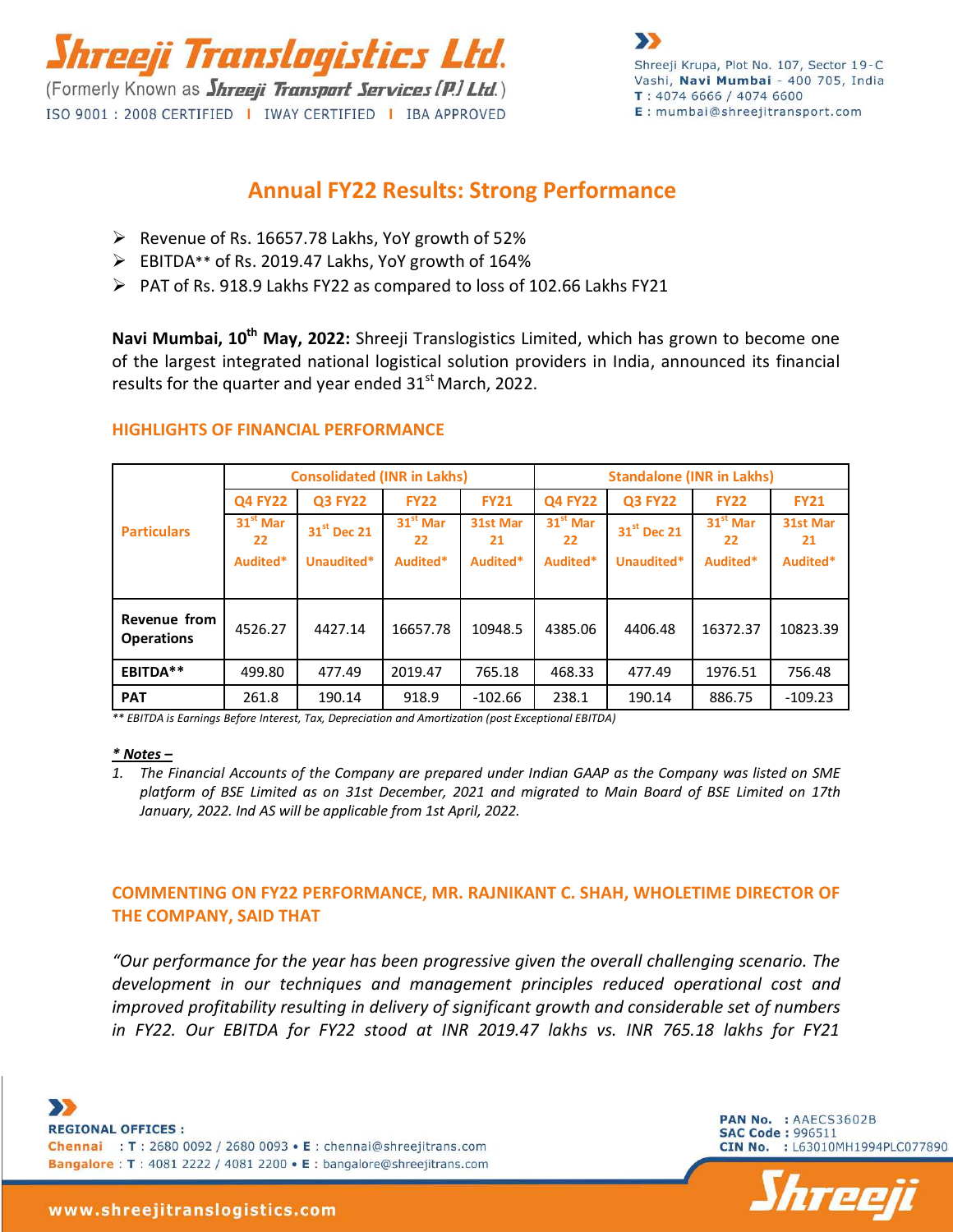

*representing increase of approximately 164% and our Revenue for FY22 stood at INR* 16657.78 *lakhs vs. INR 10948.50 lakhs for FY21 representing increase of approximately 52%.*

*Our relentless focus on customer satisfaction and service has led to higher engagement and increased footfalls, driving robust revenue and earnings figures across our consumer businesses. We have achieved this performance due to high commitment to building long-lasting relationships with our customers, improving our technologies and meeting daily changing requirements of customers. Diversity, Inclusion and Sustainability play an essential part in our success. Despite the ongoing challenges of the pandemic, I am pleased with the set of numbers we have achieved.*

*We are excited about the future growth opportunities as we continue to enter into new segments as well as move up the value chain. We expect our performance to grow in coming quarters and financial years. I would like to say, the trick to seeing in future, is knowing where to look for it."*

### **ABOUT SHREEJI**

Shreeji started as "Shreeji Transport Corporation" (STC) with sole focus on parcel services in 1984. As safety of consignment became the priority, in early 90's, the Company shifted to fullbodied trucks. Then, a new vertical was added by name of "Bangalore Roadways" with focus on truck brokerage business. There came a turning point when Shreeji was converted as "Shreeji Transport Services Private Limited" in 1994. And, in the meantime, the Company's Full Truck Load (FTL) business was increasing in Southern India. Over the years, the Company started using containerized trucks for both FTL & parcel business. The Company also introduced Global Positioning System (GPS) on its trucks for real-time tracking of vehicle movement. In 2002, the Company started and pioneered in Bonded Trucking business, which was a path-breaking move for the Company. Shreeji has been a pioneer in Custom Bonded Trucking since a decade and has also received an Award as Premier Bonded Trucking Operator in the Year 2022 by India Cargo Awards. In 2017, the Company got listed and now is in BSE Main Board.

Today, Shreeji owns and operates a strong fleet of commercial vehicles consisting of 290 owned trucks and more than 400 outsourced trucks; having its head office at Mumbai and branches spread across India. The Company is catering to all types of segment leaders; serving a broad range of industries, including the E-commerce, fast-moving consumer goods (FMCG), white goods, food, textiles and apparel, furniture and fixture, pharmaceutical, plastics and metal. The various types of services provided by the Company include Full Truck Load Transport Services (FTL), Parcel and Part Truck Load Services/ less than Truck Load (LTL), Import- Export Services, Bonded Trucking, Warehousing & 3PL services. Shreeji believes in prompt and safe delivery of

 $\mathbf{y}$ **REGIONAL OFFICES:** Chennai : T : 2680 0092 / 2680 0093 • E : chennai@shreejitrans.com Bangalore: T: 4081 2222 / 4081 2200 • E: bangalore@shreejitrans.com

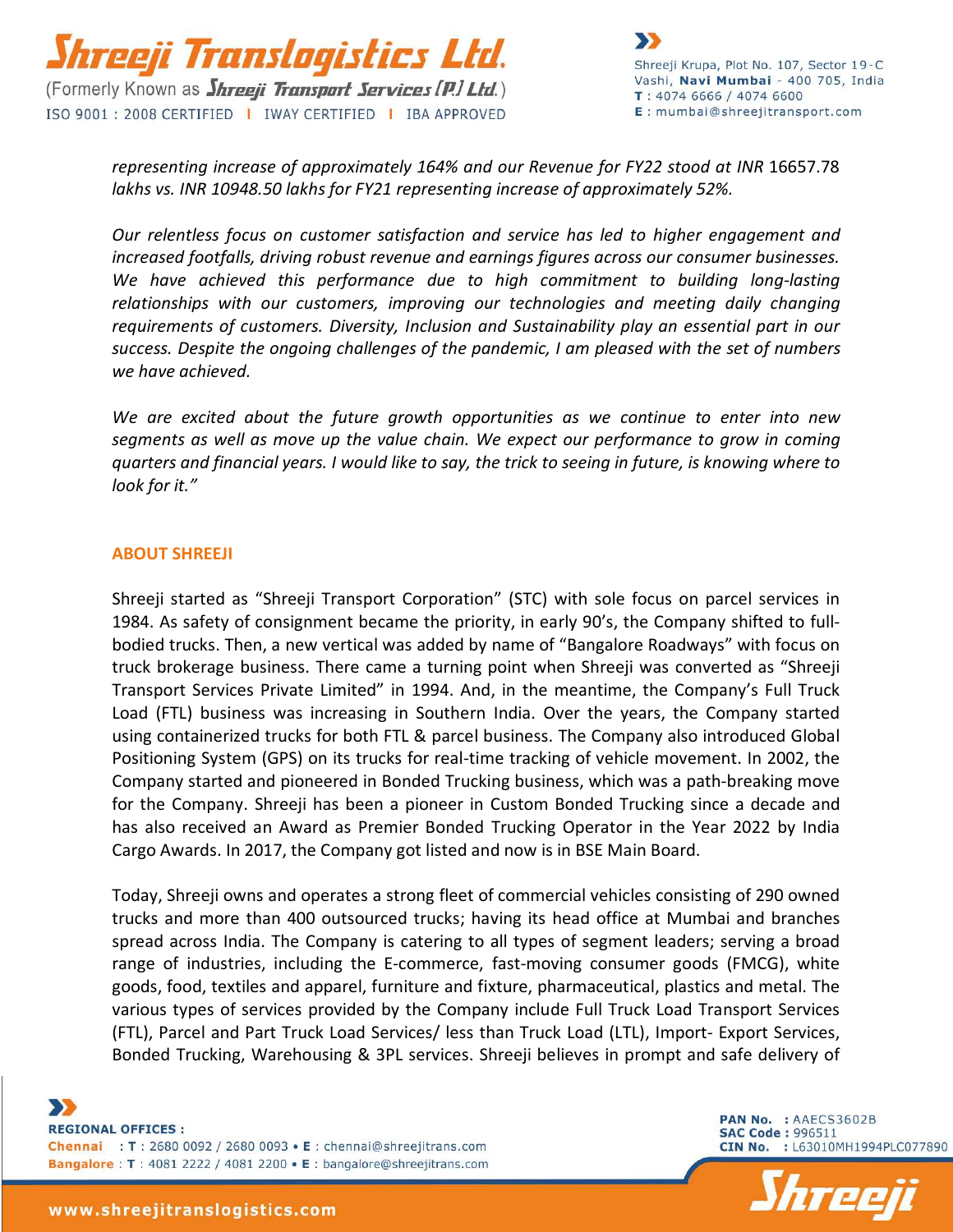

goods and this ingrained philosophy has led the Company to always strive to provide highest level of Customer Satisfaction. With more than 3 decades of experience in freight management, logistics solutions & warehousing services, the Company has made a stalwart progress along the highways of India. The Company has expanded its goods transportation network across various states, covering all the regions across India and provides its goods transportation services over a broad range of distances from Kerala in the South to Jammu in the North, Gujarat in the West to Kolkata in the East.

### **SAFE HARBOR**

THIS INVESTOR RELEASE (IS NOT AN OFFER TO SELL ANY SECURITIES OR A SOLICITATION TO BUY ANY SECURITIES OF SHREEJI TRANSLOGISTICS LIMITED (THE "COMPANY") OR ITS SUBSIDIARIES (TOGETHER WITH THE COMPANY, THE "GROUP')

The material that follows is an Investor Release of general background information about the Company's activities as at the date of the Investor Release or as otherwise indicated. It is information given in summary form and does not purport to be complete and it cannot be guaranteed that such information is true and accurate. This Investor Release has been prepared by and is the sole responsibility of the Company. By accessing this Investor Release, you are agreeing to be bound by the trading restrictions.

It is for general information purposes only and should not be considered as a recommendation that any investor should subscribe to or purchase the Company's equity shares or other securities. This Investor Release includes statements that are, or may be deemed to be, "forward looking statements". These forward-looking statements can be identified by the use of forward-looking terminology, including the terms "believes", "estimates", "anticipates", "projects", "expects", "intends", "may", "will", "or" or, in each case, their negative or other variations or comparable terminology, or by discussions of strategy, plans, aims, objectives, goals, future events or intentions. These forward- looking statements include all matters that are not historical facts. They appear in a number of places throughout this Investor Release and include statements regarding the Company's intentions, beliefs or current expectations concerning, amongst other things, its results or operations, financial condition, liquidity, prospects, growth, strategies and the industry in which the Company operates. By their nature, forward looking statements involve risks and uncertainties because they relate to events and depend on circumstances that may or may not occur in the future. The factors which may affect the results contemplated by the forward-looking statements could include, among others, future changes or developments in the Group's business, (the Group's regulatory and competitive environment, and (political, economic, legal and social conditions in India or the jurisdictions in which our Group operates. Forward looking statements are not guarantees of future performance including those relating to general business plans and strategy of the

 $\mathbf{y}$ **REGIONAL OFFICES:** Chennai : T : 2680 0092 / 2680 0093 • E : chennai@shreejitrans.com Bangalore: T: 4081 2222 / 4081 2200 • E: bangalore@shreejitrans.com

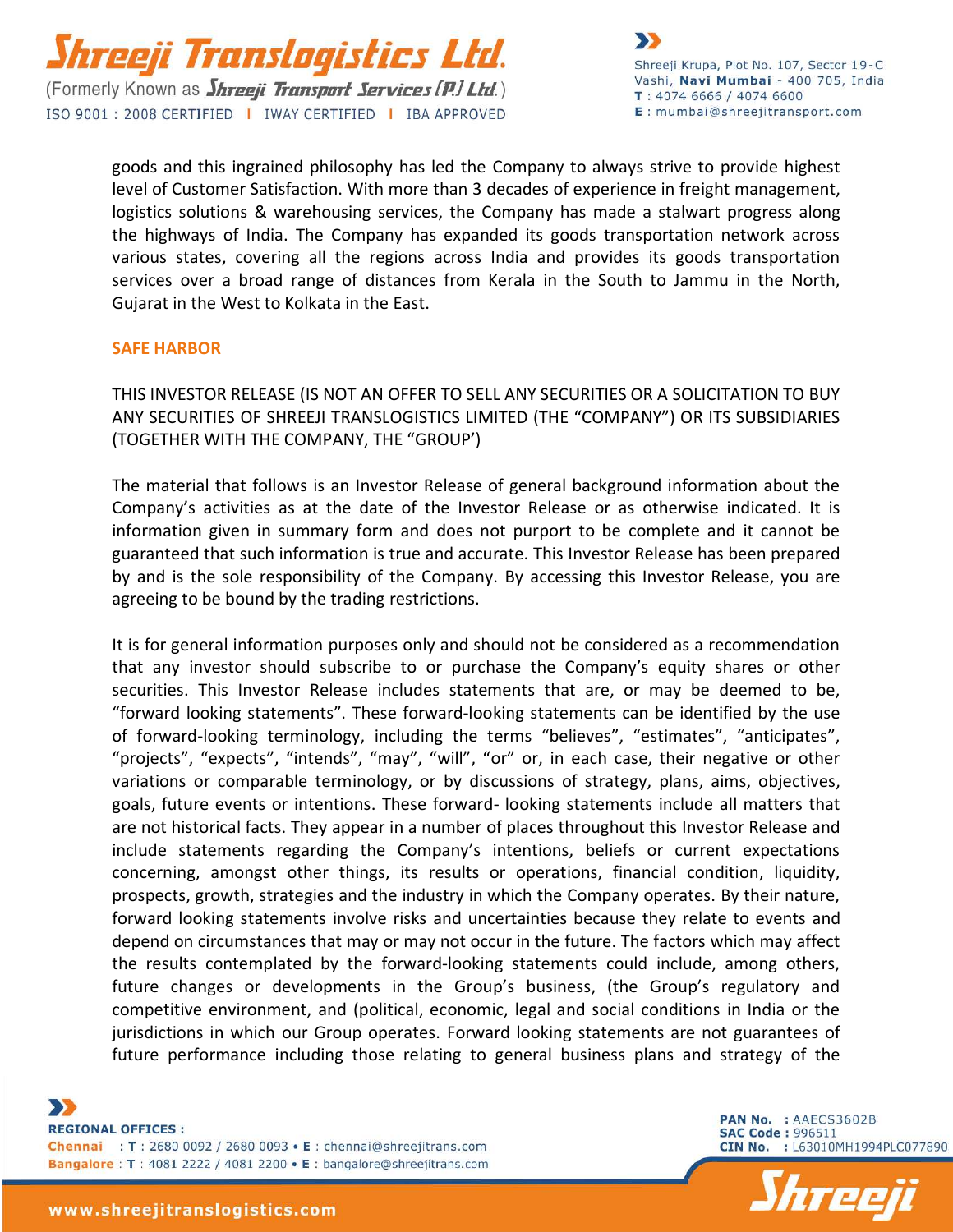

Company, its future outlook and growth prospects, and future developments in its businesses and its competitive and regulatory environment. No representation, warranty or undertaking, express or implied, is made or assurance given that such statements, views, projections or forecasts, if any, are correct or that the objectives of the Company will be achieved.

There are some important factors that could cause material differences to Company's actual results. These include our ability to successfully implement our strategy, changes in regulatory norms applicable to the Company, changes in technology, investment income, etc. The Company, as such, makes no representation or warranty, express or implied, as to, and does not accept any responsibility or liability with respect to, the fairness, accuracy, completeness or correctness of any information or opinions contained herein. The information contained in this Investor Release, unless otherwise specified is only current as of the date of this Investor Release. The Company assumes no responsibility to publicly amend, modify or revise any forward-looking statements, on the basis of any subsequent development, information or events, or otherwise. Unless otherwise stated in this Investor Release, the information contained herein is based on management information and estimates. The information contained herein is subject to change without notice and past performance is not indicative of future results. The Company may alter, modify or otherwise change in any manner the content of this Investor Release without obligation to notify any person of such revision or changes.

This document is just an Investor Release and is not intended to be and does not constitute a "or "offer document" or a "private placement offer letter" or an "offering memorandum" or an "or a solicitation of any offer to purchase or sell any securities. It is clarified that this Investor Release is not intended to be a document offering for subscription or sale of any securities or inviting offers from the Indian public (including any section thereof) or from persons residing in any other jurisdiction including the United States for the subscription to or sale of any securities including the Company's equity shares. No part of it should form the basis of or be relied upon in connection with any investment decision or any contract or commitment to purchase or subscribe for any securities.

This document has not been and will not be reviewed or approved by a regulatory authority in India or by any stock exchange in India. This document and its contents should not be forwarded or delivered or transmitted or disseminated in any manner to any person other than its intended recipient and should not be reproduced or copied in any manner whatsoever